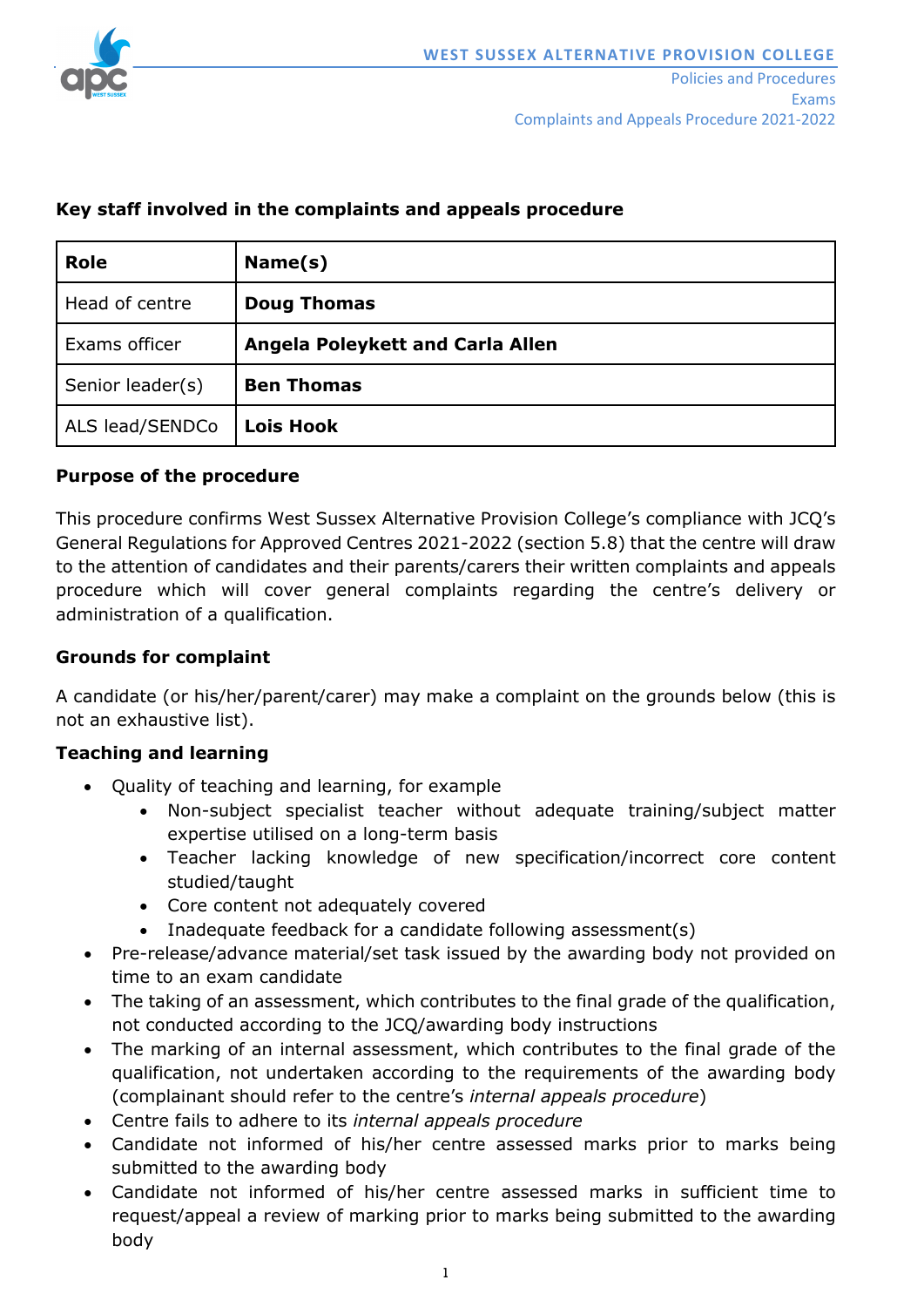

• Candidate not given sufficient time to review materials to make a decision whether to request a review of centre assessed marks

### **Access arrangements**

- Candidate not assessed by the centre's appointed assessor
- Candidate not involved in decisions made regarding his/her access arrangements
- Candidate did not consent to personal data being shared electronically (by the nonacquisition of a signed data protection notice/candidate data personal consent form
- Candidate not informed/adequately informed of the arrangements in place and the subjects or components of subjects where the arrangements would not apply
- Exam information not appropriately adapted for a disabled candidate to access it
- Adapted equipment put in place failed during exam/assessment
- Approved access arrangement(s) not put in place at the time of an exam/assessment
- Appropriate arrangements not put in place at the time of an exam/assessment as a consequence of a temporary injury or impairment

### **Entries**

- Failure to clearly explain a decision of early entry for a qualification to candidate (or parent/carer)
- Candidate not entered/entered late (incurring a late entry fee) for a required exam/assessment
- Candidate entered for a wrong exam/assessment
- Candidate entered for a wrong tier of entry

## **Conducting examinations**

- Failure to adequately brief candidate on exam timetable/exam regulations prior to exam/assessment taking place
- Room in which exam held did not provide candidate with appropriate conditions for taking the exam
- Inadequate invigilation in exam room
- Failure to conduct exam according to the regulations
- Online system failed during (on-screen) exam/assessment
- Disruption during exam/assessment
- Alleged, suspected or actual malpractice incident not investigated/reported
- Eligible application for special consideration for a candidate not submitted/not submitted to timescale
- Failure to inform/update candidate on the outcome of a special consideration application

### **Results and Post-results**

- Before exams, candidate not made aware of the arrangements for post-results services and the accessibility of senior members of centre staff after the publication of results
- Candidate not having access to a member of senior staff after the publication of results to discuss/make decision on the submission of a review/enquiry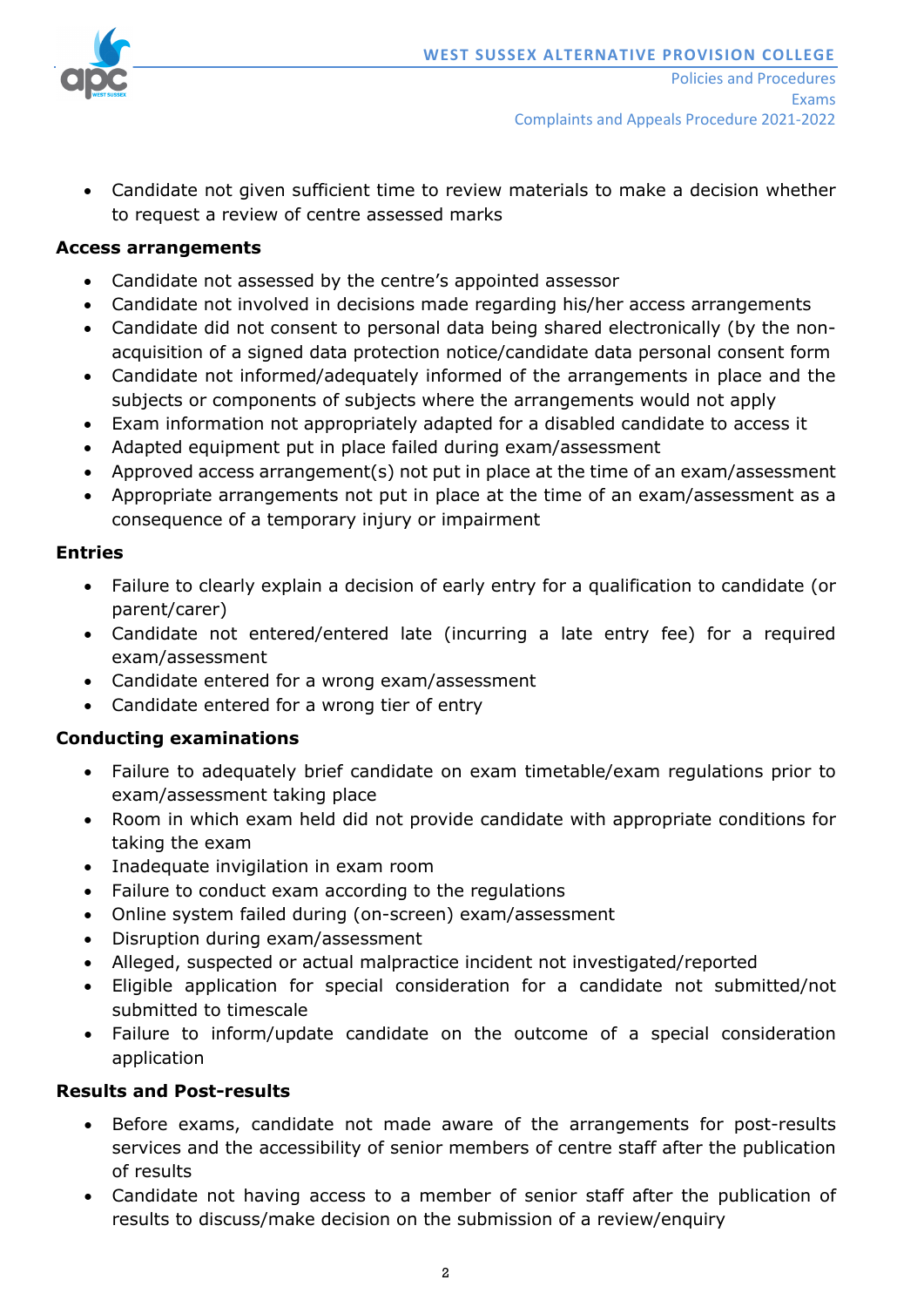

- Candidate request for return of work after moderation and work not available/disposed of earlier than allowed in the regulations
- Candidate (or parent/carer) unhappy with a result (complainant to refer via exams officer to awarding body *post-results services*)
- Candidate (or parent/carer) unhappy with a centre decision not to support a clerical re-check, a review of marking, a review of moderation or an appeal (complainant to refer via the exams officer to the centre's *internal appeals procedure*)
- Centre applied for the wrong post-results service/for the wrong exam script for a candidate
- Centre missed awarding body deadline to apply for a post-results service
- Centre applied for a post-results service for candidate without gaining required candidate consent/permission

# **Complaints and Appeals Procedure**

If a candidate (or his/her parent/carer) has a general concern or complaint about the centre's delivery or administration of a qualification he/she is following, West Sussex Alternative Provision College encourages him/her to try to resolve this informally in the first instance. A concern or complaint should be made in person, by telephone or in writing to the head of centre, Doug Thomas.

If a complaint fails to be resolved informally, the candidate (or his/her parent/carer) is then at liberty to make a formal complaint.

## **How to make a formal complaint**

- A formal complaint should be submitted in writing by completing a **complaints and appeals form**]
- Forms are available from the centre or by emailing hcentral@wsapc.co.uk
- Completed forms should be returned to hcentral@wsapc.co.uk
- Forms received will be logged by the centre and acknowledged within 5 working days

# **How a formal complaint is investigated**

- The head of centre will further investigate or appoint a member of the senior leadership team (who is not involved in the grounds for complaint and has no personal interest in the outcome) to investigate the complaint and report on the findings and conclusion]
- The findings and conclusion will be provided to the complainant within 4 working weeks

## **Appeals**

Following the outcome, if the complainant remains dissatisfied and believes there are clear grounds, an appeal can be submitted.

- Any appeal must be submitted in writing by again completing a **complaints and appeals form**
- Forms received will be logged by the centre and acknowledged within 5 working days
- The appeal will be referred to the Chair of Governors for consideration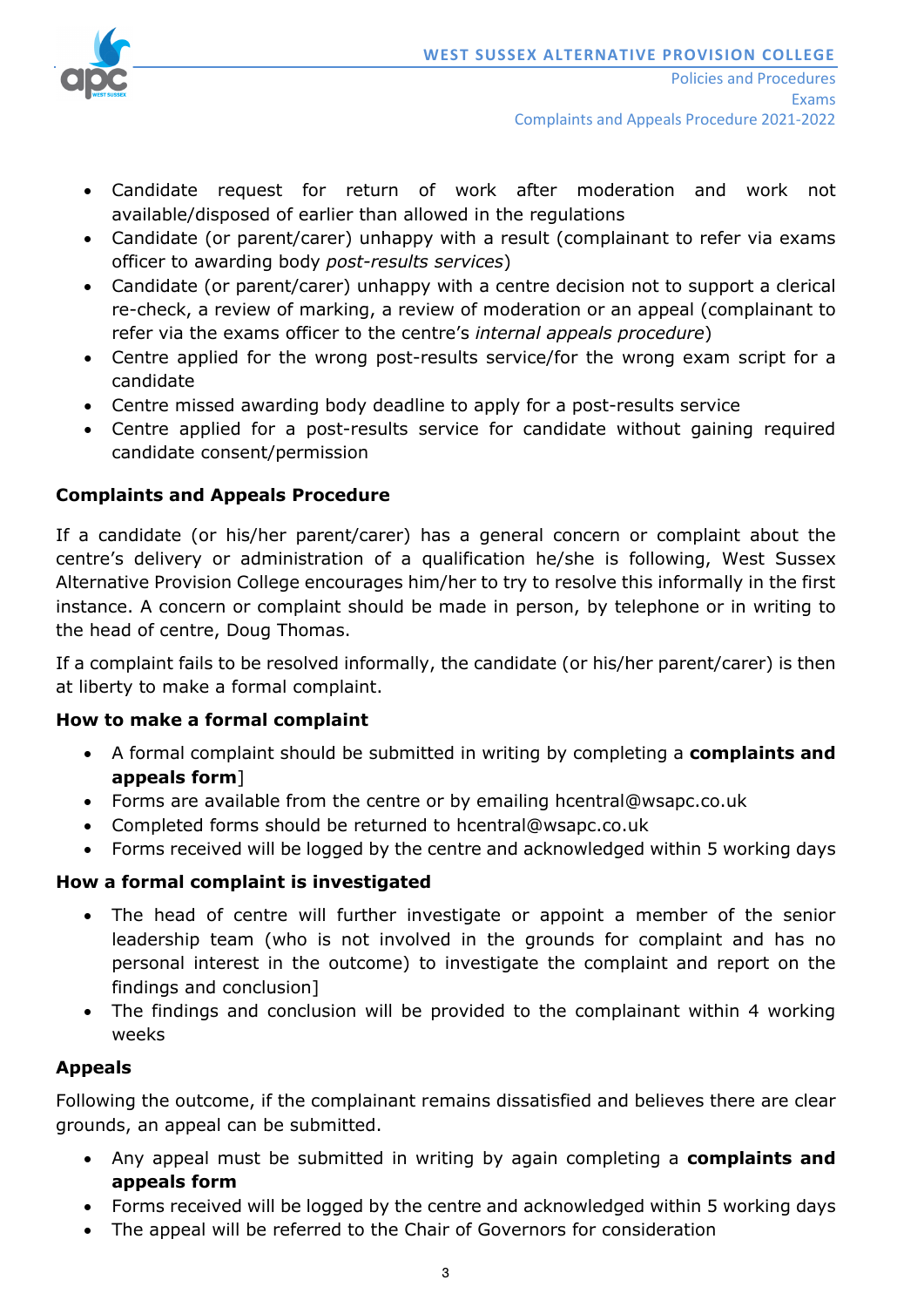

• The Chair of Governors will inform the appellant of the conclusion in due course

### **Monitoring and Review**

| <b>ADOPTED BY WSAPC</b>       | October 2020 |
|-------------------------------|--------------|
| <b>RATIFIED BY GB AND SLT</b> | October 2020 |
| <b>REVIEWED</b>               | October 2021 |
| <b>REVIEW DATE</b>            | October 2022 |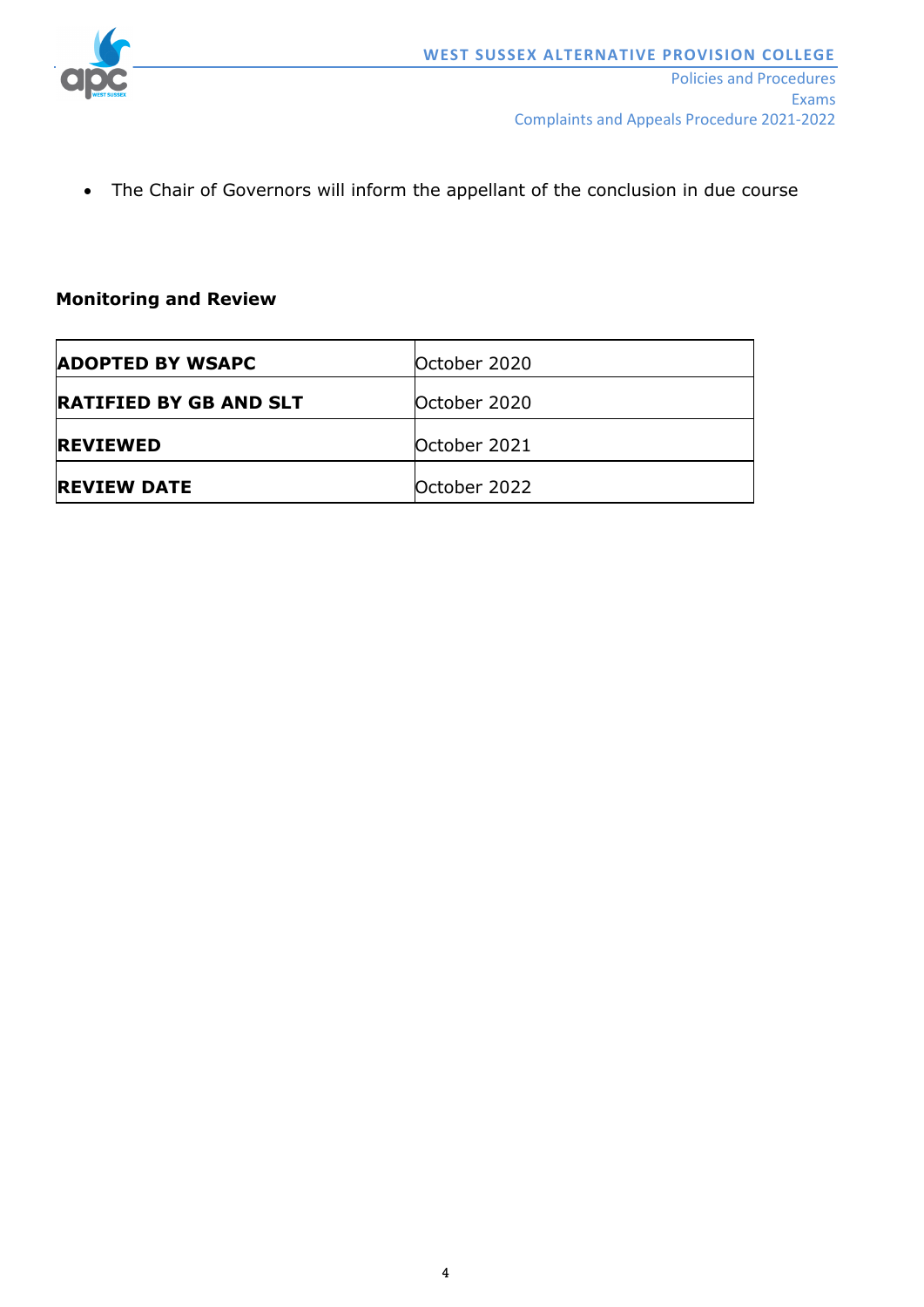

 $\mathbf{r}$ 

### **Complaints and Appeals form**

| FOR CENTRE USE ONLY |  |  |  |  |  |
|---------------------|--|--|--|--|--|
| Date<br>received    |  |  |  |  |  |
| Reference<br>No.    |  |  |  |  |  |

 $\overline{\phantom{0}}$ 

Please tick box to indicate the nature of your complaint/appeal

- $\Box$  Complaint/appeal against the centre's delivery of a qualification
- $\Box$  Complaint/appeal against the centre's administration of a qualification

| Name of complainant/appellant                                                                                                                                                                                                                                                                                                                                                                                                                                                                                                                  | name different to complainant/appellant |  |  |  |  |
|------------------------------------------------------------------------------------------------------------------------------------------------------------------------------------------------------------------------------------------------------------------------------------------------------------------------------------------------------------------------------------------------------------------------------------------------------------------------------------------------------------------------------------------------|-----------------------------------------|--|--|--|--|
| Candidate name if different to<br>complainant/appellant                                                                                                                                                                                                                                                                                                                                                                                                                                                                                        |                                         |  |  |  |  |
| Please state the grounds for your complaint/appeal below                                                                                                                                                                                                                                                                                                                                                                                                                                                                                       |                                         |  |  |  |  |
|                                                                                                                                                                                                                                                                                                                                                                                                                                                                                                                                                |                                         |  |  |  |  |
|                                                                                                                                                                                                                                                                                                                                                                                                                                                                                                                                                |                                         |  |  |  |  |
|                                                                                                                                                                                                                                                                                                                                                                                                                                                                                                                                                |                                         |  |  |  |  |
|                                                                                                                                                                                                                                                                                                                                                                                                                                                                                                                                                |                                         |  |  |  |  |
| If your complaint is lengthy please write as bullet points; please keep to the point and include relevant detail<br>such as dates, names etc. and provide any evidence you may have to support what you say<br>Your appeal should identify the centre's failure to follow procedures as set out in the relevant policy, and/or<br>issues in teaching and learning which have impacted the candidate<br>If necessary, continue on an additional page if this form is being completed electronically or overleaf if hard<br>copy being completed |                                         |  |  |  |  |
| Detail any steps you have already taken to resolve the issue(s) and what you would consider to be a good<br>resolution to the issue(s)                                                                                                                                                                                                                                                                                                                                                                                                         |                                         |  |  |  |  |
|                                                                                                                                                                                                                                                                                                                                                                                                                                                                                                                                                |                                         |  |  |  |  |
|                                                                                                                                                                                                                                                                                                                                                                                                                                                                                                                                                |                                         |  |  |  |  |
| Complainant/appellant signature:                                                                                                                                                                                                                                                                                                                                                                                                                                                                                                               | Date of signature:                      |  |  |  |  |

This form must be completed in full; an incomplete form will be returned to the complainant/appellant